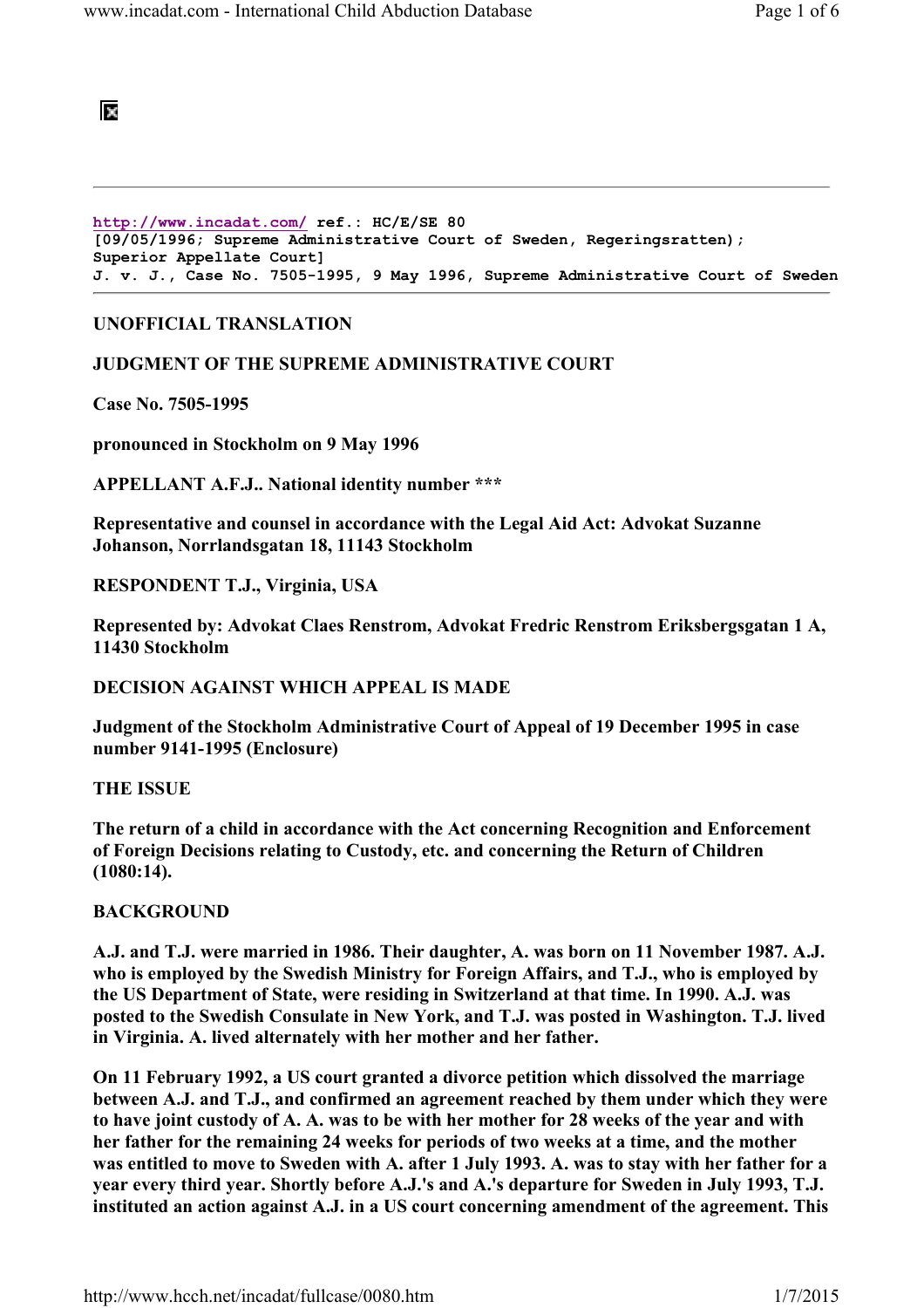action resulted in a new agreement arrived at by the parties on 15 November 1993 and ratified by a court In Virginia on 28 December of the same year, under which A., who was to continue to be in the custody of both parents, was to stay with her parents as follows:

1993-20 August 1995, with her mother

21 August 1995 - 20 August 1997, with her father

21 August 1997 - 20 August 1999, with her mother

21 August 1999 - 20 August 2000, with her father

21 August 2000 - 20 August 2002, with her mother

21 August 2002 - 20 August 2003, with her father

21 August 2003 - 20 August 2005, with her mother

In addition, the agreement also contained provision for extensive access rights, for the parent with whom A. was not staying. Furthermore, in accordance with the agreement reached by the parties, the decision of the court also stated as follows:

"It is adjudged, ordered and decreed that this Court hereby expressly finds that it has continuing and exclusive jurisdiction to decide all matters relating to the care and custody of the minor child, A.; and the Petitioner's residence in the Commonwealth of Virginia, United States of America, and not Sweden, shall constitute the place of residence for the purpose of all adjudications of custody and visitation of the said minor child; and that the Courts of Sweden as well as all other courts anyplace in the world shall not acquire jurisdiction over the custody of said child by reason of the Respondent's residence in the Country of Sweden, or other parties' residence anywhere else.

It is the intent of the parties that the Commonwealth of Virginia shall be the only forum for the adjudication of custody or visitation matters involving the child A., now or in the future; that the parties will provide such further assurances or stipulations of their counsel as may be necessary to give full force and effect to the provisions contained herein, giving the Commonwealth of Virginia the sole and exclusive jurisdiction.

It is further ordered that neither party shall seek modification of this Order without prior leave of this Court and Notice to the other party."

As regards the Hague Convention, the agreement contained the following:

"The parties hereby stipulate, agree, submit to, and acknowledge their intention to be bound by the terms and conditions of the Hague Convention on the civil aspects of international child abduction. The International Child Abduction Remedies Act (Final Act, 14th Sess. of the Hague Conference, 1980)."

On 19 July, 1995, T.J. submitted an application to the County Administrative Court requiring the return of A. to him, in accordance with the Act concerning Recognition and Enforcement of Foreign Decisions relating to Custody, etc. and concerning the Return of Children (1988:14) (The Enforcement Act).

PETITIONS, ETC,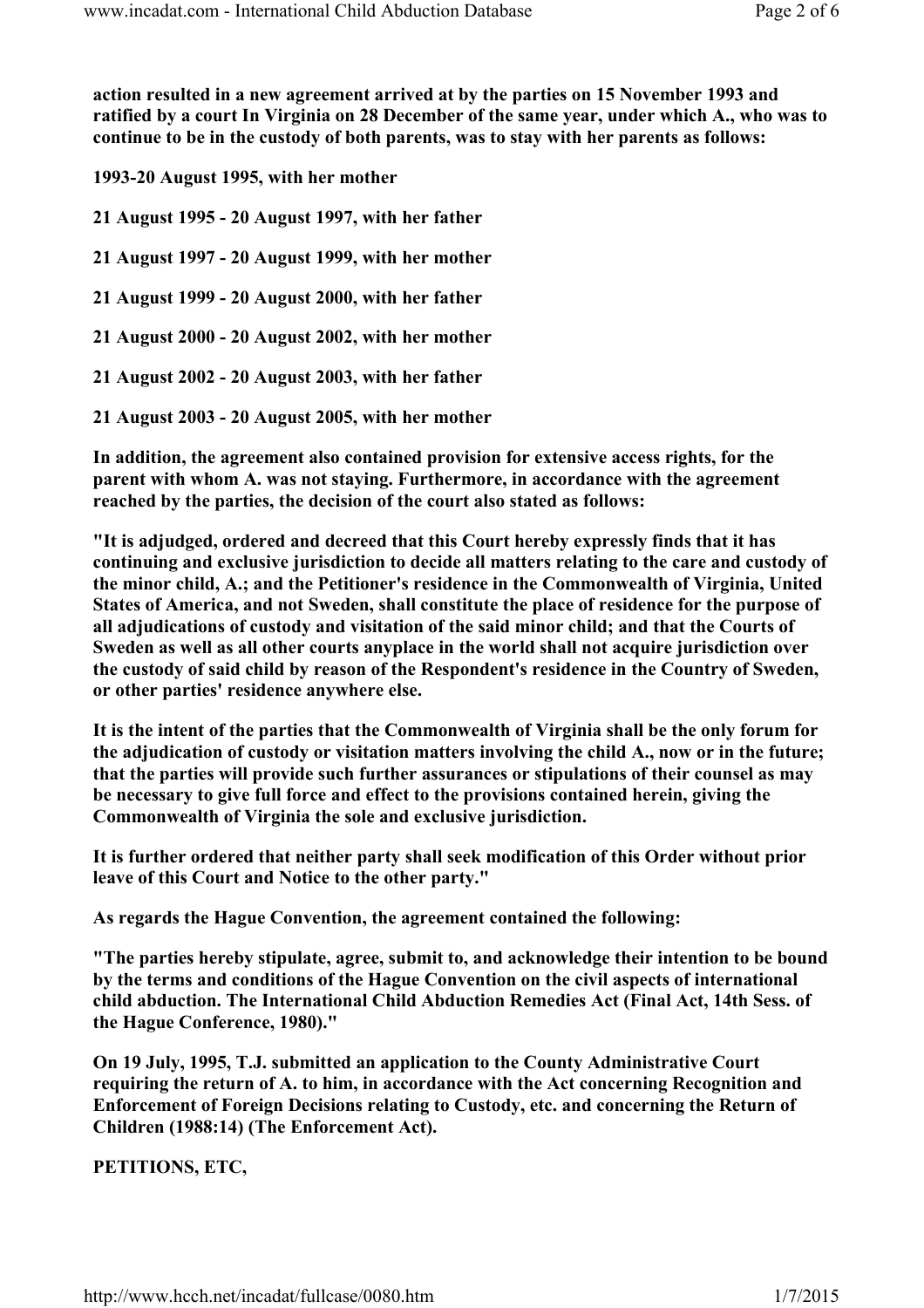A.J. petitions that the Supreme Administrative Court amends the judgment of the Administrative Court of Appeal by prescribing that enforcement may not take place and that there be a stay of execution on the Administrative Court of Appeal's Judgment. If the Supreme Administrative Court of Appeal should find that A. is not habitually resident in Sweden, A.J. petitions that the Supreme Administrative Court prescribes that a childpsychiatric investigation be undertaken, prior to pronouncement of a judgment, in order to ascertain whether enforcement would mean that A.'s mental health would be seriously harmed. Finally, A.J. petitions to be released from liability to compensate T.J.'s legal costs in connection with the County Administrative Court and the Administrative Court of Appeal hearings. In support of here case, in addition to what she has cited in the lower courts, A.J. cites, inter allia, the following. The agreement ratified by the US court does not affect the child's habitual residence, since it merely stipulates that questions of custody and access are to be raised in the place where the father is habitually resident. The child's habitual residence is not affected in any way by the US judgment, which is confined to the question of jurisdiction. The US court has not made an assessment of the child's best interests. It would be disgraceful if it were found that the child was not considered to have habitual residence with the parent who has had de facto care of the child for two years.

T.J. petitions that the Supreme Administrative Court rejects A.J.'s petition for amendment, and also the petition regarding a child-psychiatric report. For his part, T.J. petitions for compensation for his costs in the Supreme Administrative Court. In support of his case he cites, inter allia, the following. The parties were fully aware that the Hague Convention was applicable to their agreement and were in complete agreement that the actual custody of A. was to be transferred to the father as per 20 August, 1995. The one-year rule stated in Section 12, subsection one of the Enforcement Act must be considered to commence as from 20 August 1995.

On 21 December 1995, the Supreme Administrative Court prescribed that the judgment of the Administrative Court of Appeal regarding the return of A. should not be enforced until further notice.

### REASONS FOR THE SUPREME ADMINISTRATIVE COURT'S RULING

The question in this case concerns whether A.J.'s retention of A. in Sweden after 20 August 1995 is unlawful in the sense of the Enforcement Act.

In RA 1095 ref. 99, the Supreme Administrative Court has considered in detail the question of when removal or retention of a child is to be considered to be unlawful in the sense of the Enforcement Act.

The provisions of the Enforcement Act regarding the return of children are based on the Convention adopted by the Hague Conference on the Civil Aspects of International Child Abduction (Hague Convention) in 1980. One of the overall aims of the Convention is to protect children from the harmful effects of being uprooted from their habitual surroundings. In order to satisfy this objective, the Convention includes provisions which make it possible for a child which has been unlawfully taken from one convention state to another to be rapidly returned to the former state. thus restoring the status quo. The Convention has been incorporated into Swedish law by including provisions in the Enforcement Act which are intended to reflect the Convention. The provisions which are of primary significance in this case are contained in Section 11 of the Enforcement Act - the closest equivalents in the Hague Convention are Article 3 and Article 12, first paragraph.

Under Section 11 of the Enforcement Act, a child which has been taken to Sweden unlawfully or is unlawfully detained in Sweden shall, following an application, be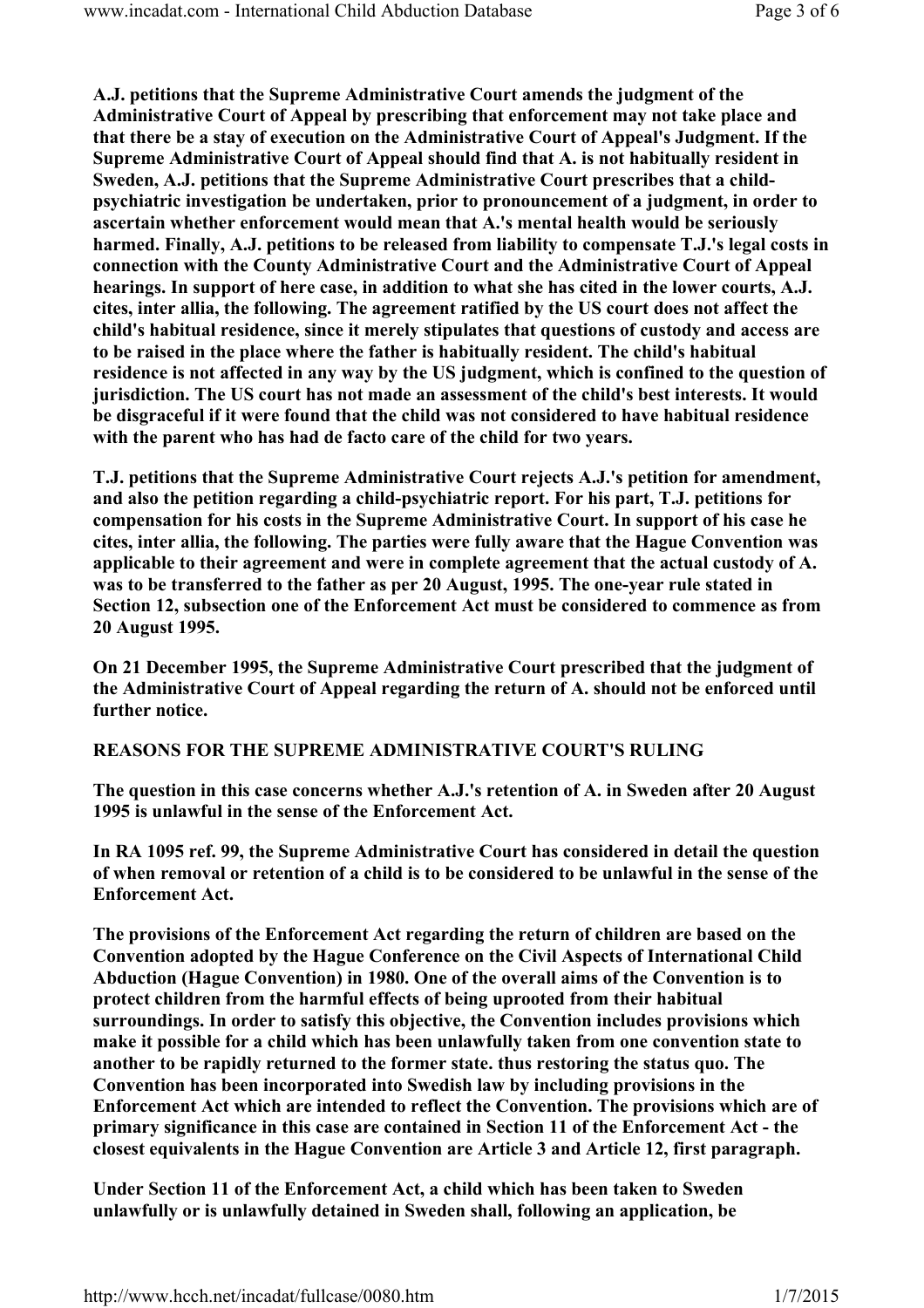transferred to the country from which the child is withheld if the child was habitually resident immediately prior to the removal or detention in a state which has acceded to the Hague Convention. Under Section 11, second paragraph, removal or detention is unlawful if the removal or detention contravenes the right to take care of the child held by the person responsible for custody or by another person in the state in which the child was habitually resident immediately prior to removal or detention. If this right was also exercised at the time when the child was removed or detained, or would have been exercised at such a time if removal or detention had not taken place.

The Act presumes that both the question of who had custody at the time of removal or detention and the question of whether removal was unlawful are determined in accordance with the provisions which applied in the state in which the child was habitually residing at the time of removal (Section 11, second paragraph, and the special explanation of this Section in Bill 1988/89:8, page 40). In addition, it may be considered that the provisions imply that detention of a child in Sweden is not unlawful under the Act if the child was habitually resident in Sweden immediately prior to detention. Thus the definition of habitual residence ("hemvist") is of decisive importance in applying the provisions of the Enforcement Act concerning return.

The concept of habitual residence is not defined in the Enforcement Act, but reference is made in the preamble (Bill. pp 36 and 40) to statements concerning the concept of habitual residence made in connection with the incorporation of a definition of the concept of habitual residence in 1973 in Chapter 7, Section 2, of the Act concerning Certain International Legal Circumstances concerning Marriage and Guardianship (1904:26. pl). According to this definition, a person who is resident in a given state may be considered to have habitual residence in this state if residence must be considered constant in view of the duration of the period concerned and other circumstances (see Bill 1973; 158. p 78 et seq).

However, in interpreting the habitual residence concept in the Enforcement Act, it should be particularly taken into account that this Act is an example of legislation governed by international treaty. In interpreting the concept of habitual residence in the Act, special attention should therefore be paid to the terminology employed in the Hague Convention, and its aims. The term "habitual residence", which corresponds to "hemvist" is not defined in the Hague Convention either. In general, it may be said that consideration of the question of habitual residence under the Convention is primarily a matter of making an overall assessment of circumstances which may be observed objectively such as the length of sojourn, existing social ties, and other (missing words) or occupational nature which may indicate a more permanent attachment to one country or the other. In the case of a small child, the habitual residence of person who has custody, and other family and social aspects, must be the decisive factors (see RA 1995 ref. 99).

As mentioned above, A. lived in Switzerland with her parents for the first year of her life. In 1990, A.J. lived in New York and T.J., in Virginia. A. lived alternately with the parties until July 1993, when she moved to Sweden with her mother. According to the agreement between A.J. and T.J. which has been ratified by the court in Virginia, the parties are to have joint custody of A. and share A.'s de facto care until she reaches the age of 18. Under the agreement. A.J was responsible for A.'s de facto care until 20 August 1995. The parties were subsequently to be responsible for such care on an alternate basis in accordance with a schedule under which A. was to stay with her mother for a total of eight years, and for four years with her father. At times when one party had de facto care of A., the other party was entitled to extensive access to her. A. is a citizen of both the United States and Sweden.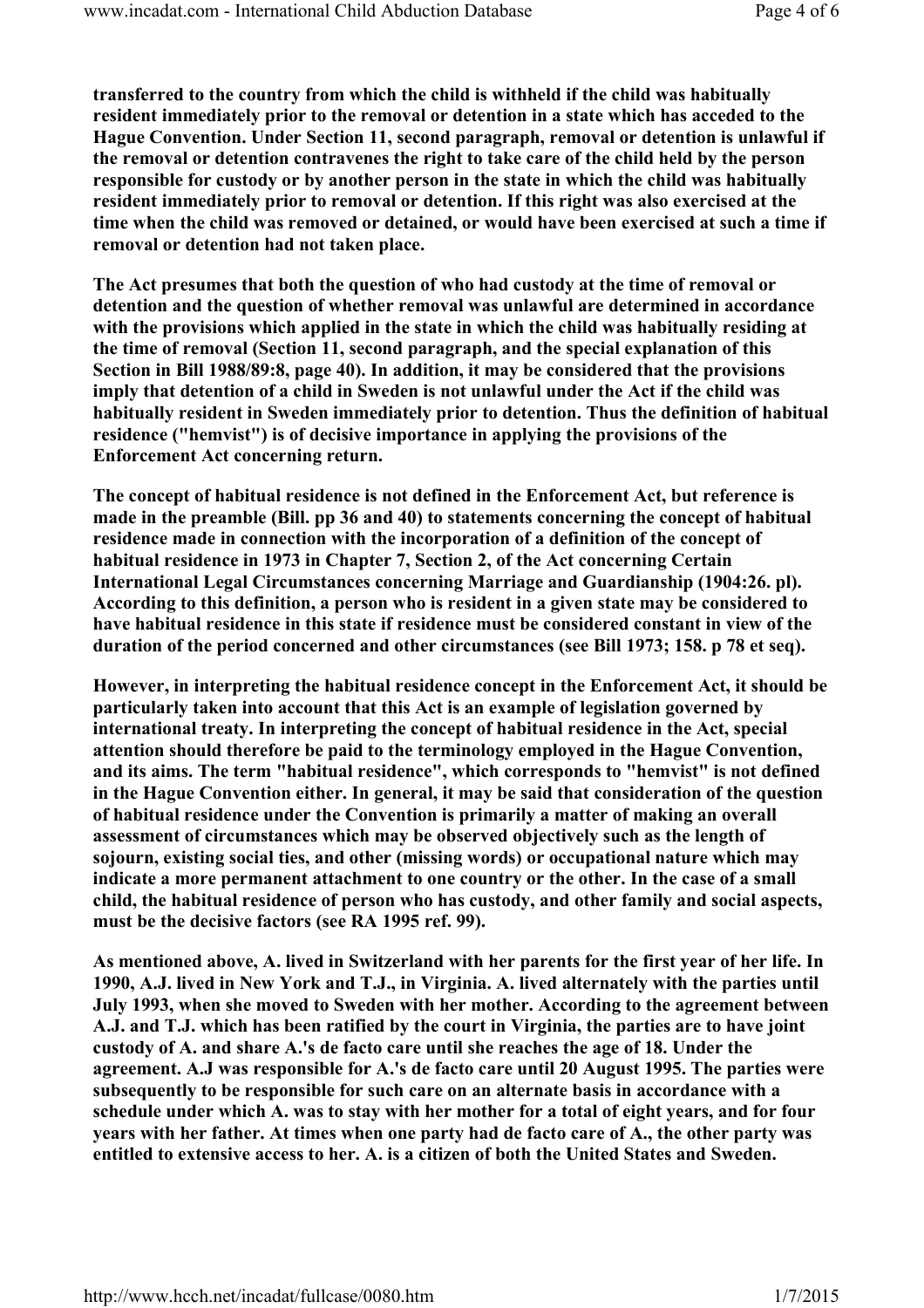Thus, A. has been staying in Sweden with her mother since 21 August 1995, against her father's will. The Supreme Administrative Court must now consider whether or not the circumstance which apply in this case mean that A. may be regarded as habitually resident in Sweden on 20 August 1995. It must be taken into account that A. had been staying in Sweden with her mother for more than two years when the question of return became relevant. Her mother is habitually resident in Sweden. According to the facts which have emerged in this case, A. has adjusted to circumstances in the place where she is living. In addition, in accordance with the agreement cited in the case and confirmed by the court in Virginia, A. is to spend a total of eight years in Sweden until she reaches the age of 18, as compared with four years in the United States. In the light of what has been stated, the Supreme Administrative Court finds that A. was habitually resident in Sweden on 20 August 1995. The extracts from the agreement ratified by the court in Virginia presented above do not give grounds for an alternative assessment.

This means that the retention of A. in August 1995 was not unlawful in the sense indicated in Section 11, second paragraph, of the Enforcement Act. Hence there are no prerequisites for the return of A. to the United States under the Enforcement Act. Thus A.J's plea must be approved in essential aspects.

As a result, there are no grounds for further action regarding A.J.'s petition for a childpsychiatric report concerning A. As regards the legal costs, A.J. released from liability to compensate T.J. for legal costs in the lower courts. This question must be considered in accordance with the provisions contained in Section 21 of the Enforcement Act and Chapter 21. Section 13, first paragraph. of the Code relating to Parents, Guardians and Children. Under these provisions, the Court may, in accordance with what is reasonable, institute that one party must pay the other party's costs. In making an overall assessment of the facts which have emerged in this case, the Supreme Administrative Court finds that it would not appear to be reasonable for either of the parties to be made liable for the other party's legal costa. This applies to the parties costs both in the lower courts and in the Supreme Administrative Court.

As legal representative and counsel under the Legal Aid Act for A.J., Advokat Suzanne Johanson has requested payment of SEK 21,939 for 23 hours work. Primarily in view of Susanne Johanson's familiarity with the case, after representing A.J. in both the County Administrative Court and the Administrative Court of Appeal, the Supreme Administrative Court sets the payment for work performed in the Supreme Administrative Court at SEK 14,310, for what may reasonably be considered to be 15 hours work.

### RULING BY THE SUPREME ADMINISTRATIVE COURT

In amending the judgment of the Administrative Court of Appeal, the Supreme Administrative Court annuls the judgment of the County Administrative Court regarding the return of A.J. under the Act concerning Recognition and Enforcement of Foreign Decisions relating to Custody, etc. and concerning the Return of Children (1989:14).

Thus, the Supreme Administrative Court annuls the Judgment of the County Administrative Court and the Administrative Court of Appeal, releasing A.J. from liability to pay T.J.'s legal costs in both courts.

The Supreme Administrative Court rules that, under the Legal Aid Act, payment of SEK 14,310 is to be made to Suzanne Johanson for her services in the Supreme Administrative Court. Neither party is made liable to pay the other party's costs in the Supreme Administrative Court.